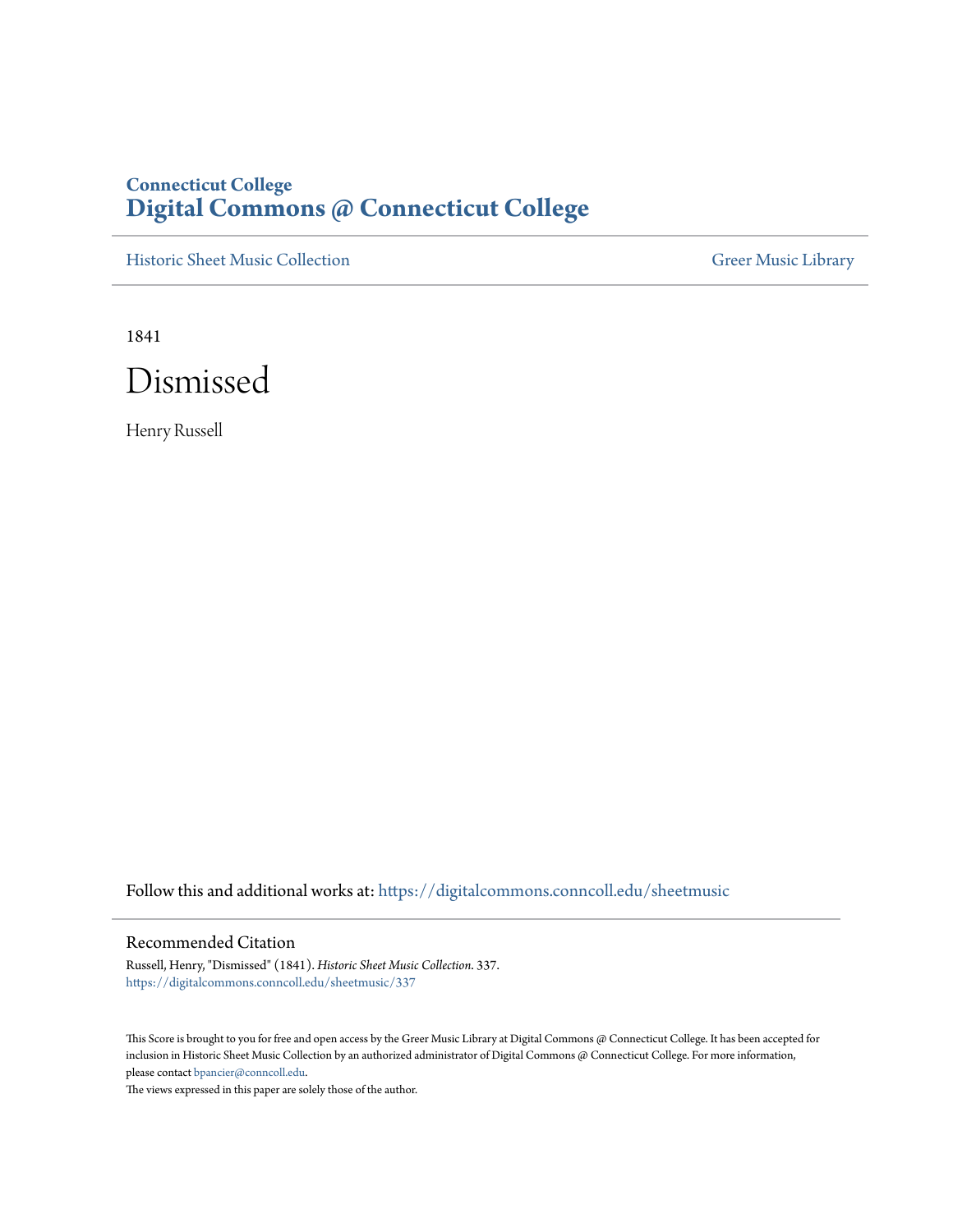## THE DISMISSED.

 $181$ 



A Comic Song. words by GEO. P. MORRIS. Music by HENRY RUSSELL. Flectwood littl.

NEW YORK, PUBLISHED BY FIRTH & HALL, NºI, FRANKLIN SQUARE.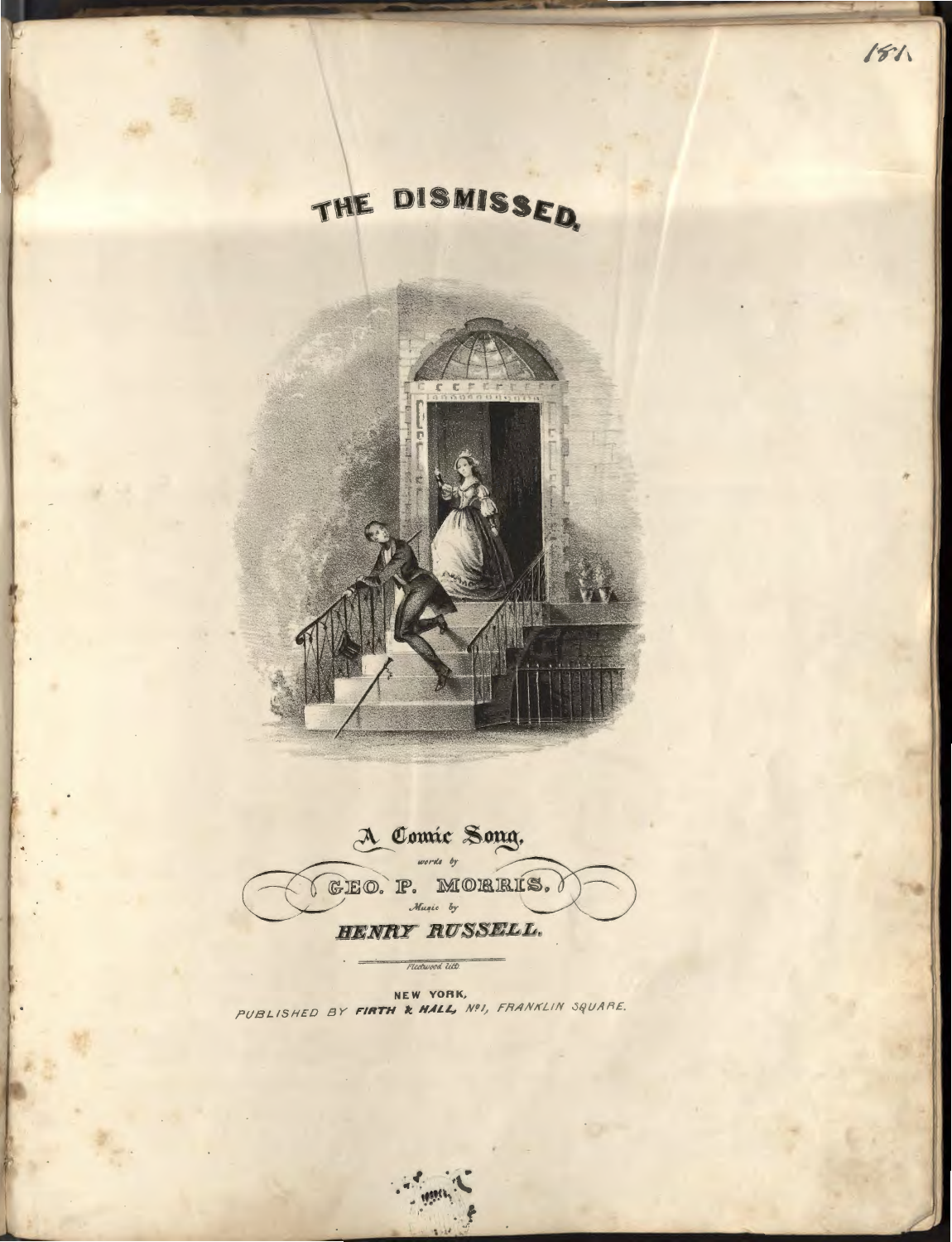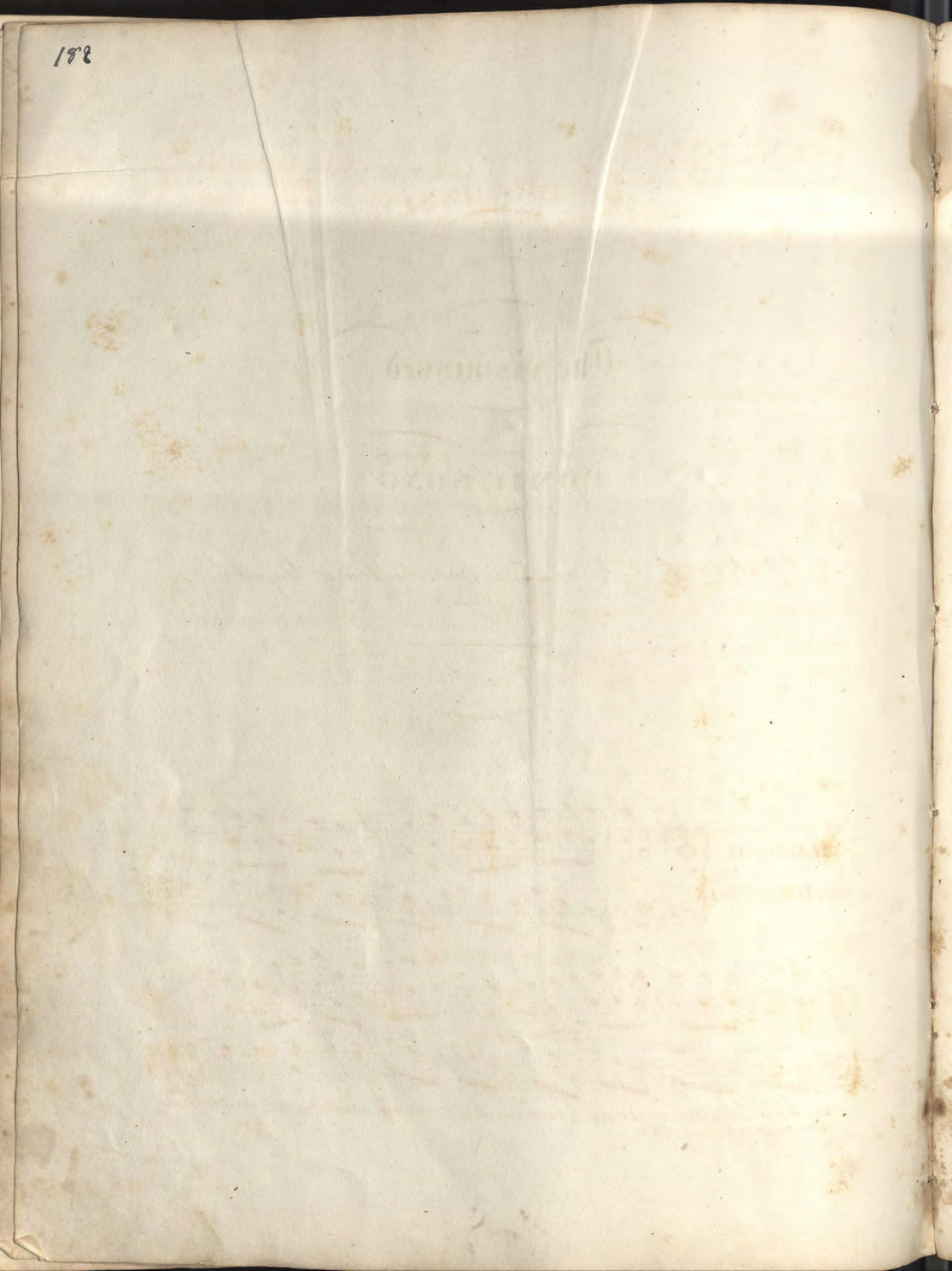$15.5$ 3 The dismissed 团 COMIC SONG Words by Go. P. Morris. \_\_ Munic by Henry Rufsell. ALLEGRO MODERATO

Entered according to the Act of Congress in the year 1841 by Firth & Hall, in the Clerk's office of the District Court of the Southern District of N.Y.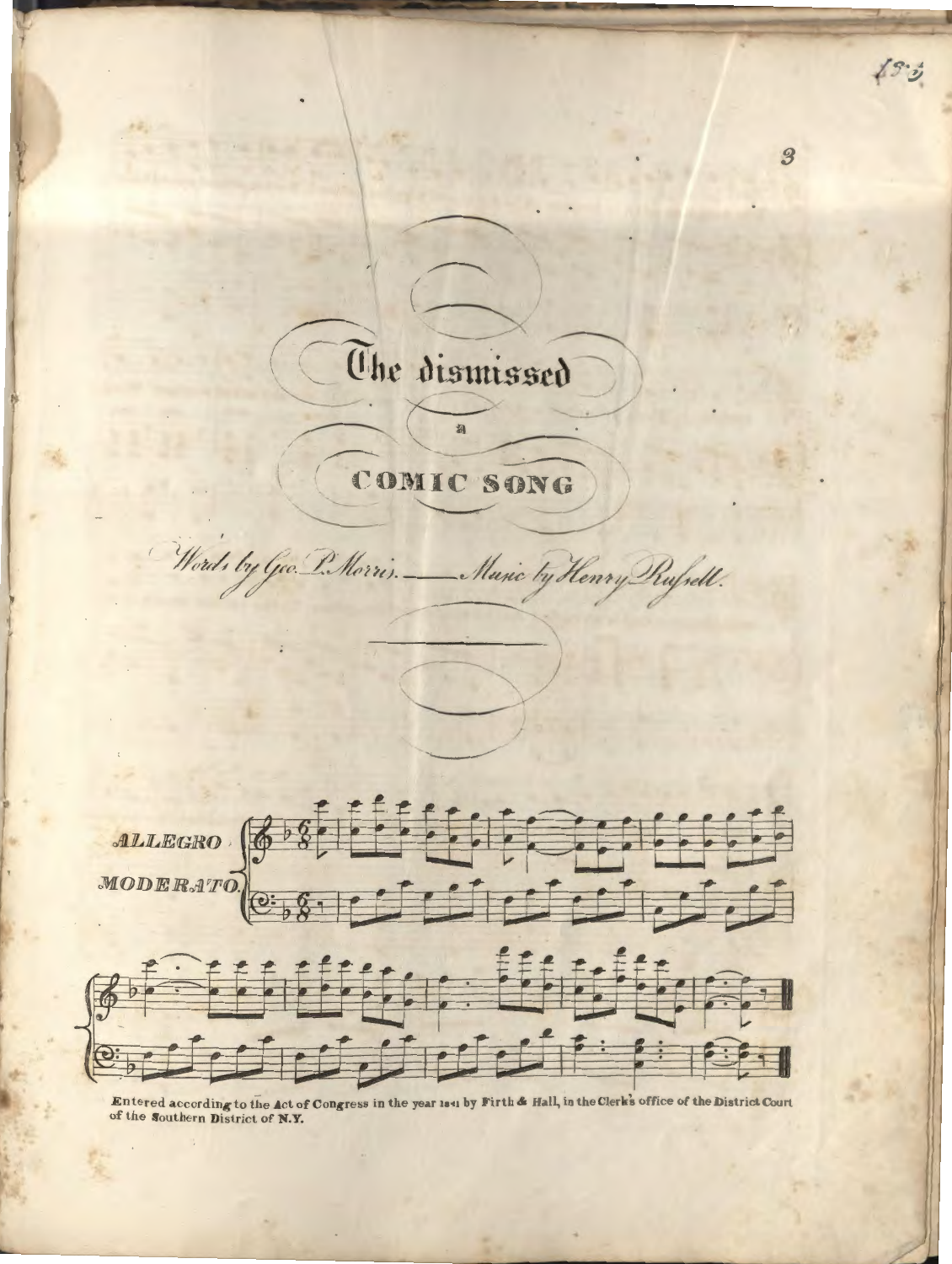184  $\theta$ The wing of my spirit is broken The day-star of hope has declined; For a month not a word have **Q:**  $\overline{\bullet}$  $\overline{\bullet}$  $\Phi$  $\overline{\bullet}$ My mind's like the sky in bad weather, When That's either polite or refin'd. spoken,  $\bullet$ ÷ mist clouds around us are curled; And viewing myself altogether, I'm the veriest wretch in the  $\overline{\cdot}$  $\overline{\bullet}$  $\overline{\bullet}$  $\vec{e}$  :  $\vec{e}$ I suppose she was right in rejecting my prayers, But why tellmewhy did she kick medownstairs world!  $\ddot{\cdot}$ 학 ÷  $\ddot{\cdot}$ 雪

The dismissed.  $\ddot{\bullet}$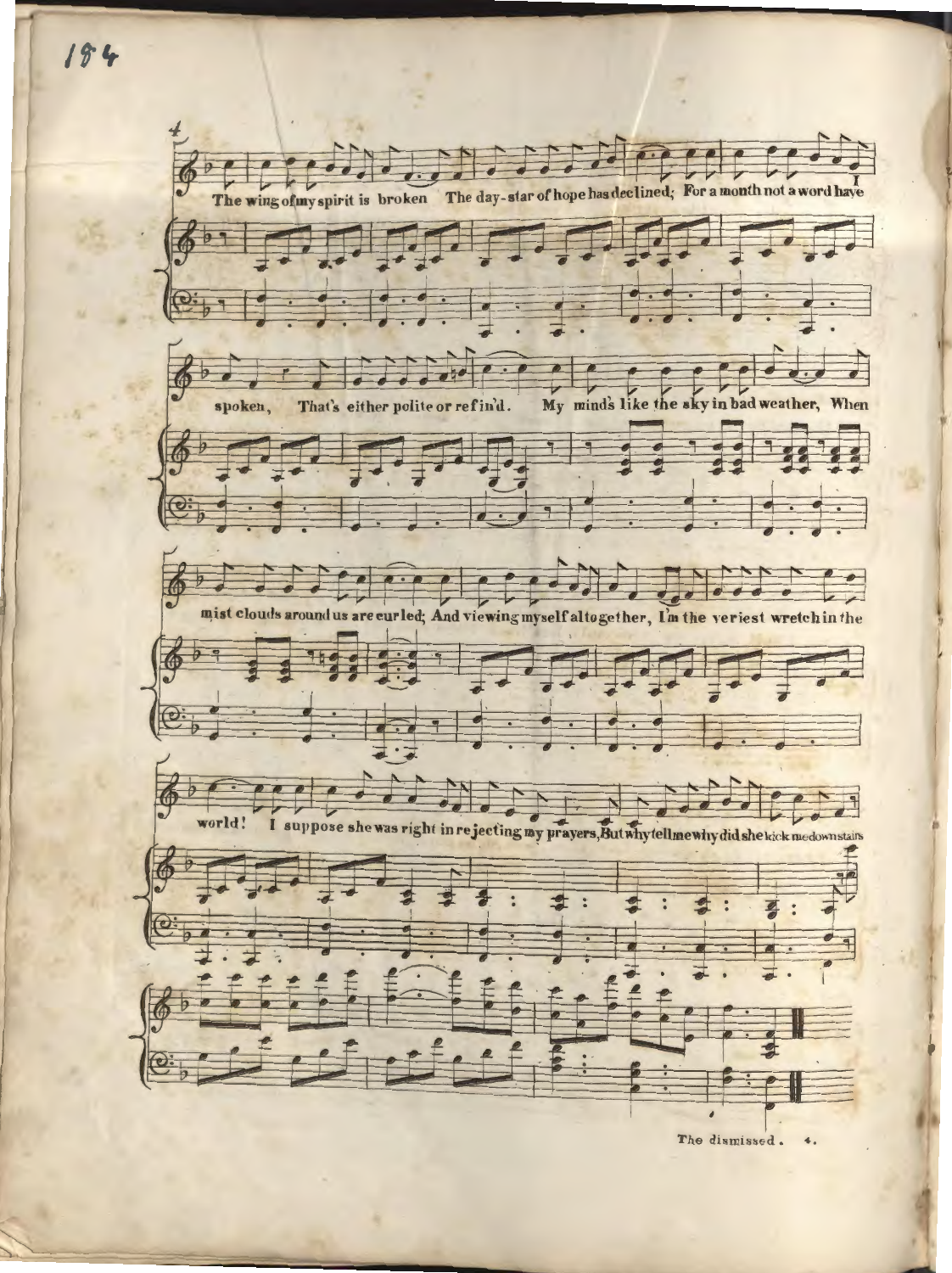